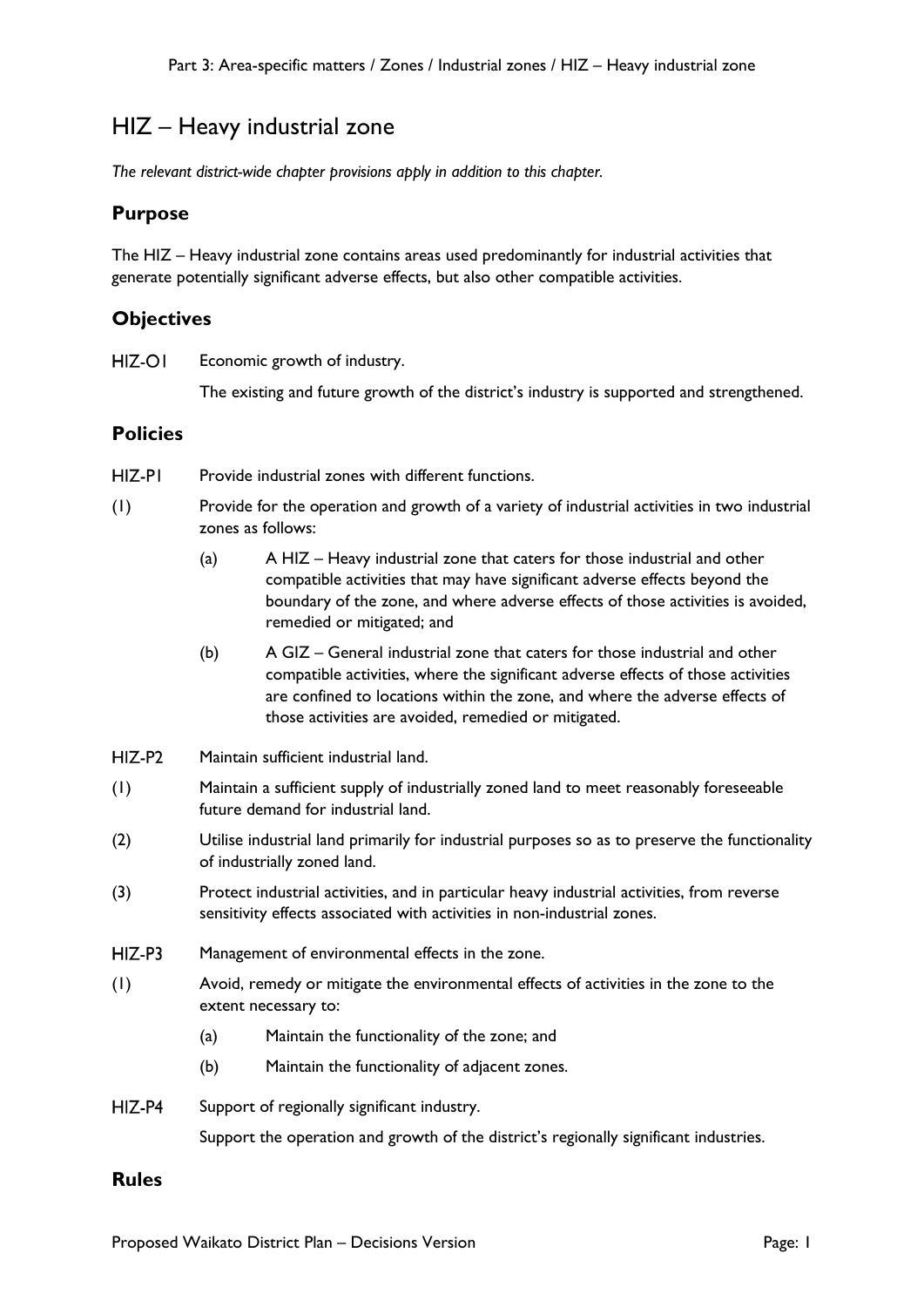### *Land use – activities*

In addition to the activity-specific standards listed below, permitted activities must also comply with all relevant Land-use effects standards and Land-use building standards in this chapter, as well as the standards in Part 2 / District-wide matters / General district-wide matters.

| HIZ-RI                              | Industrial activity                                       |                                                                         |
|-------------------------------------|-----------------------------------------------------------|-------------------------------------------------------------------------|
| (1) Activity status: PER            |                                                           | (2) Activity status where compliance not                                |
| <b>Activity-specific standards:</b> |                                                           | achieved: n/a                                                           |
| Nil.                                |                                                           |                                                                         |
| $HIZ-R2$                            | Trade and industry training activity                      |                                                                         |
| (1) Activity status: PER            |                                                           | (2) Activity status where compliance not                                |
| <b>Activity-specific standards:</b> |                                                           | achieved: n/a                                                           |
| Nil.                                |                                                           |                                                                         |
| $HIZ-R3$                            | Truck stop for refuelling                                 |                                                                         |
| (1) Activity status: PER            |                                                           | (2) Activity status where compliance not                                |
| <b>Activity-specific standards:</b> |                                                           | achieved: n/a                                                           |
| Nil.                                |                                                           |                                                                         |
| HIZ-R4                              | Office ancillary to an industrial activity                |                                                                         |
| (1) Activity status: PER            |                                                           | (2) Activity status where compliance not                                |
| <b>Activity-specific standards:</b> |                                                           | achieved: DIS                                                           |
|                                     | (a) Less than 100m <sup>2</sup> , or 30% gross floor area |                                                                         |
|                                     | of all buildings on the site.                             |                                                                         |
| HIZ-R5                              | Food outlet                                               |                                                                         |
| (1) Activity status: PER            |                                                           | (2) Activity status where compliance not                                |
| <b>Activity-specific standards:</b> |                                                           | achieved: DIS                                                           |
|                                     | (a) Less than 200m <sup>2</sup> gross floor area.         |                                                                         |
| HIZ-R6                              | Ancillary retail                                          |                                                                         |
| (1) Activity status: PER            |                                                           | (2) Activity status where compliance not                                |
| <b>Activity-specific standards:</b> |                                                           | achieved: DIS                                                           |
|                                     | (a) Does not exceed 10% gross floor area of               |                                                                         |
|                                     | all buildings on the site.                                |                                                                         |
| HIZ-R7                              | Ancillary activity                                        |                                                                         |
| (1) Activity status: PER            |                                                           | (2) Activity status where compliance not                                |
| <b>Activity-specific standards:</b> |                                                           | achieved: n/a                                                           |
| Nil.                                |                                                           |                                                                         |
| HIZ-R8                              |                                                           | Construction or demolition of, or alteration or addition to, a building |
| (1) Activity status: PER            |                                                           | (2) Activity status where compliance not                                |
| <b>Activity-specific standards:</b> |                                                           | achieved: n/a                                                           |
| Nil.                                |                                                           |                                                                         |
| HIZ-R9                              | Electricity generation on the Huntly Power Station site   |                                                                         |
| (1) Activity status: PER            |                                                           | (2) Activity status where compliance not                                |
| <b>Activity-specific standards:</b> |                                                           | achieved: n/a                                                           |
| Nil.                                |                                                           |                                                                         |
| HIZ-RIO                             | Service station                                           |                                                                         |
| (1) Activity status: PER            |                                                           | (2) Activity status where compliance not<br>achieved: n/a               |
| <b>Activity-specific standards:</b> |                                                           |                                                                         |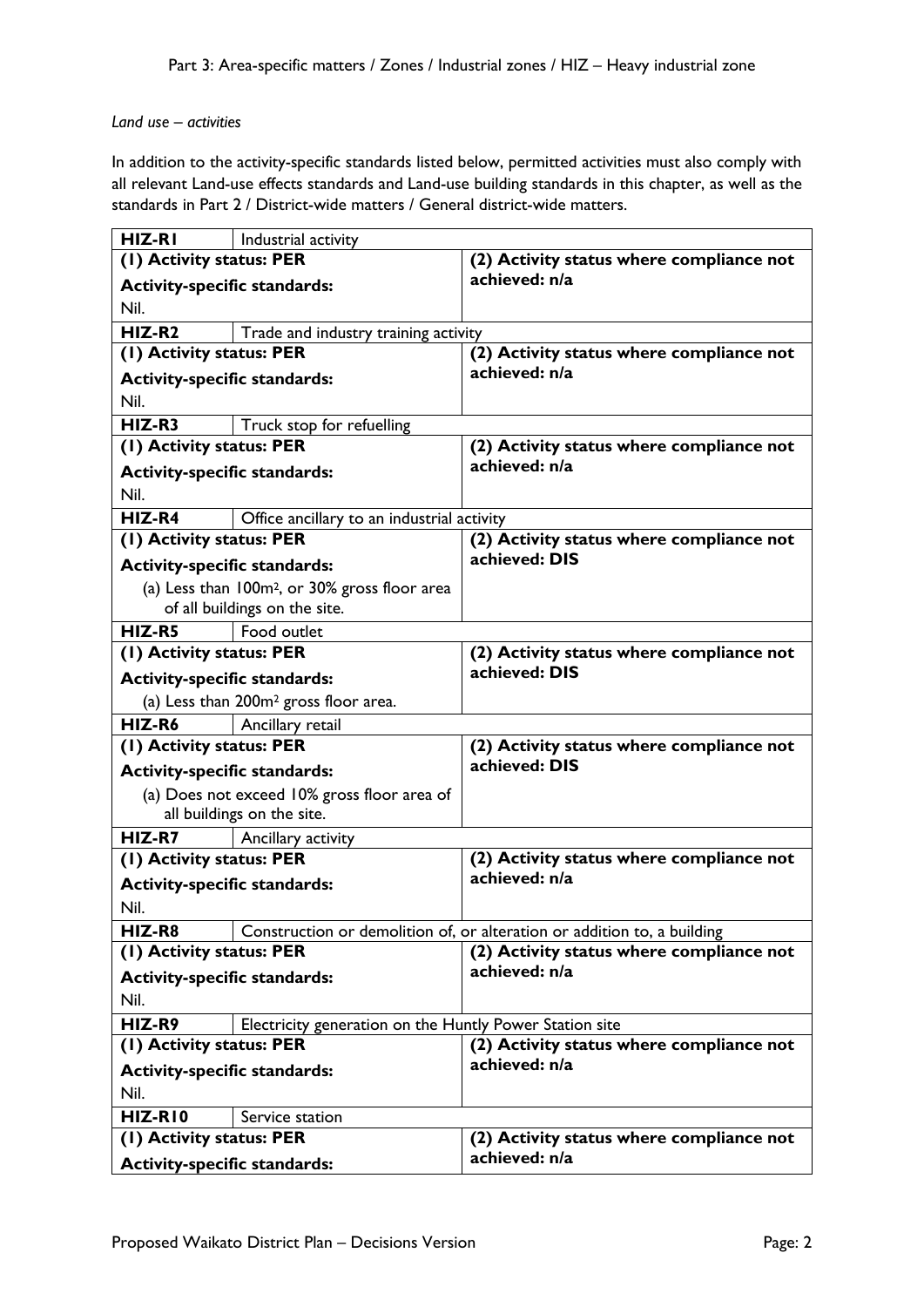| Nil.                                                          |                                                                             |                                                                               |
|---------------------------------------------------------------|-----------------------------------------------------------------------------|-------------------------------------------------------------------------------|
| HIZ-RII                                                       | Caretaker's or security person's residential unit                           |                                                                               |
| (1) Activity status: PER                                      |                                                                             | (2) Activity status where compliance not                                      |
| <b>Activity-specific standards:</b>                           |                                                                             | achieved: DIS                                                                 |
|                                                               | (a) Is located within an industrial building;                               |                                                                               |
| (b) Does not exceed 70m <sup>2</sup> gross floor area;<br>and |                                                                             |                                                                               |
| people.                                                       | (c) Accommodates no more than two                                           |                                                                               |
| HIZ-RI2                                                       | sites existing as of 18 July 2018                                           | Buildings, structures and sensitive land use within the National Grid Yard on |
| (1) Activity status: PER                                      |                                                                             | (2) Activity status where compliance not                                      |
| <b>Activity-specific standards:</b>                           |                                                                             | achieved: NC                                                                  |
|                                                               | (a) Within National Grid Yard:                                              |                                                                               |
|                                                               | (i) Building alterations and additions to an                                |                                                                               |
|                                                               | existing building or structure that                                         |                                                                               |
|                                                               | does not involve an increase in the                                         |                                                                               |
|                                                               | building height or footprint; or                                            |                                                                               |
|                                                               | (ii) Infrastructure (other than for the                                     |                                                                               |
|                                                               | reticulation and storage of water for                                       |                                                                               |
|                                                               | irrigation purposes) undertaken by a                                        |                                                                               |
|                                                               | network utility operator as defined in                                      |                                                                               |
|                                                               | the Resource Management Act 1991;                                           |                                                                               |
| or                                                            |                                                                             |                                                                               |
|                                                               | (iii) Non-habitable buildings or structures                                 |                                                                               |
|                                                               | for farming activities in rural zones<br>including accessory structures and |                                                                               |
|                                                               | yards for milking/dairy sheds (but not                                      |                                                                               |
|                                                               | including any intensive farming                                             |                                                                               |
|                                                               | buildings, commercial greenhouses                                           |                                                                               |
|                                                               | and milking/dairy sheds); or                                                |                                                                               |
|                                                               | (iv) Non-habitable horticultural buildings;                                 |                                                                               |
| or                                                            |                                                                             |                                                                               |
|                                                               | (v) Artificial crop protection and support                                  |                                                                               |
|                                                               | structures (excluding commercial                                            |                                                                               |
|                                                               | greenhouses and Pseudomonas                                                 |                                                                               |
|                                                               | syringae pv. Actinidiae (Psa) disease                                       |                                                                               |
|                                                               | control structures);                                                        |                                                                               |
|                                                               | (vi) Fences less than 2.5m in height,<br>measured from the natural ground   |                                                                               |
|                                                               | level immediately below the structure;                                      |                                                                               |
| and                                                           |                                                                             |                                                                               |
|                                                               | (vii) Minor structures associated with                                      |                                                                               |
|                                                               | farming activity that are not situated                                      |                                                                               |
|                                                               | within 12m of the outer visible                                             |                                                                               |
|                                                               | foundation of any National Grid                                             |                                                                               |
|                                                               | tower or 10m of the outer visible                                           |                                                                               |
|                                                               | foundation of a National Grid tower,                                        |                                                                               |
|                                                               | including: fences, gates, stock                                             |                                                                               |
|                                                               | exclusion structures, cattle-stops,<br>stock underpasses, stock bridges and |                                                                               |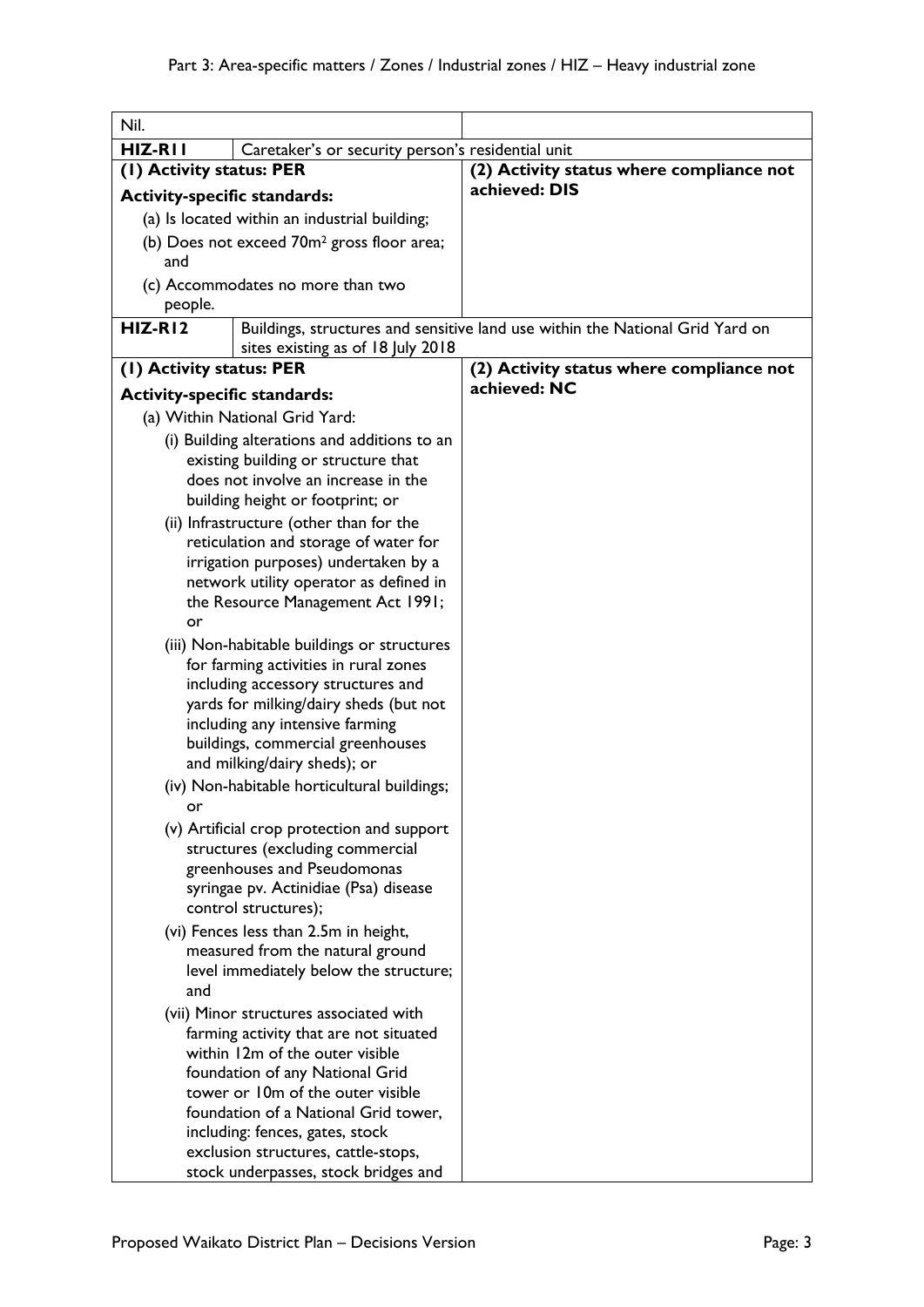culvert crossings, and drinking water supply pipelines, troughs, and water storage tanks. (b) All buildings or structures permitted by Rule HIZ-R12(1)(a) must: (i) Comply with the New Zealand Electrical Code of Practice for Electrical Safe Distances 34:2001 ISSN 0114-0663 under all National Grid transmission line operating conditions; and (1) Locate a minimum 12m from the outer visible foundation of any National Grid support structure foundation and associated stay wire, unless it is: (2) A building or structure where Transpower has given written approval in accordance with clause 2.4.1 of the NZECP; or (3) Fences less than 2.5m in height, measured from the natural ground level immediately below the structure, and located a minimum of 5m from the nearest National Grid support structure foundation; or (ii) Network utilities (other than for the reticulation and storage of water for irrigation purposes) or any part of electricity infrastructure undertaken by a network utility operator as defined in the Resource Management Act 1991, that connects to the National Grid; and (iii) Not permanently physically impede existing vehicular access to a National Grid support structure; (c) Artificial crop protection structures and support structures between 8m and 12m from a pole support structure but not a tower and any associated guy wire that: (i) Meet the requirements of the NZECP 34:2001 ISSN 0114-0663 for separation distances from the conductor; (ii) Are no higher than 2.5m; (iii) Are removable or temporary, to allow a clear working space of at least 12 metres from the pole when necessary for maintenance and

emergency repair purposes;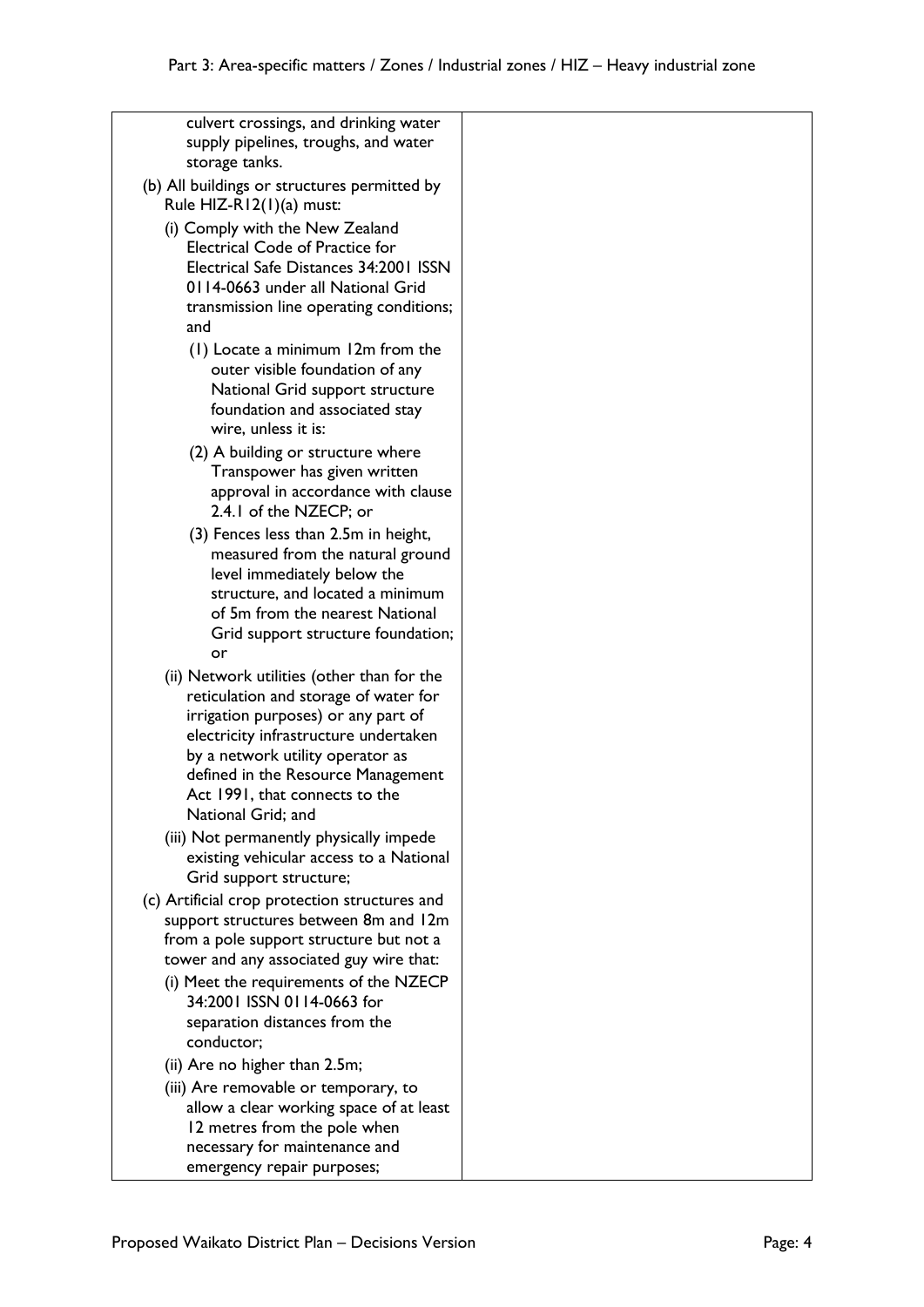|                                                                                   | (iv) Allow all-weather access to the pole                                         |                                                                                     |
|-----------------------------------------------------------------------------------|-----------------------------------------------------------------------------------|-------------------------------------------------------------------------------------|
| and a sufficient area for maintenance                                             |                                                                                   |                                                                                     |
| equipment, including a crane.                                                     |                                                                                   |                                                                                     |
| $HIZ-R13$                                                                         | Construction or alteration of a building for a sensitive land use                 |                                                                                     |
| (1) Activity status: PER<br><b>Activity-specific standards:</b>                   |                                                                                   | (2) Activity status where compliance not<br>achieved: RDIS                          |
|                                                                                   |                                                                                   | <b>Council's discretion is restricted to the</b>                                    |
| (a) The construction or alteration of a<br>building for a sensitive land use that |                                                                                   | following matters:                                                                  |
| complies with all of the following                                                |                                                                                   | (a) Effects on the amenity values of the site;                                      |
| standards:                                                                        |                                                                                   | (b) The risk of electrical hazards affecting                                        |
| (i) It is set back a minimum of 10m from                                          |                                                                                   | the safety of people;                                                               |
| the centre of line of any electrical                                              |                                                                                   | (c) The risk of damage to property; and                                             |
|                                                                                   | distribution or transmission lines, not                                           | (d) Effects on the operation, maintenance                                           |
|                                                                                   | associated with the National Grid,                                                | and upgrading of the electrical                                                     |
|                                                                                   | that operate at a voltage of up to                                                | distribution or transmission lines.                                                 |
| II0kV; or                                                                         |                                                                                   |                                                                                     |
|                                                                                   | (ii) It is set back a minimum of 12m from<br>the centre of line of any electrical |                                                                                     |
|                                                                                   | distribution or transmission lines, not                                           |                                                                                     |
|                                                                                   | associated with the National Grid,                                                |                                                                                     |
|                                                                                   | that operate at a voltage of I IOkV or                                            |                                                                                     |
| more.                                                                             |                                                                                   |                                                                                     |
| $HIZ-RI4$                                                                         |                                                                                   | Construction or demolition of, or alteration or addition to, a building or          |
|                                                                                   | structure                                                                         |                                                                                     |
| (1) Activity status: PER                                                          |                                                                                   | (2) Activity status where compliance not                                            |
|                                                                                   |                                                                                   |                                                                                     |
| <b>Activity-specific standards:</b>                                               |                                                                                   | achieved: n/a                                                                       |
| Nil.                                                                              |                                                                                   |                                                                                     |
| $HIZ-RI5$                                                                         | A waste management facility                                                       |                                                                                     |
| <b>Activity status: DIS</b>                                                       |                                                                                   |                                                                                     |
| HIZ-RI6                                                                           | Storage, processing or disposal of hazardous waste                                |                                                                                     |
| <b>Activity status: DIS</b>                                                       |                                                                                   |                                                                                     |
| HIZ-RI7                                                                           | An extractive industry                                                            |                                                                                     |
| <b>Activity status: DIS</b>                                                       |                                                                                   |                                                                                     |
| $HIZ-R18$                                                                         |                                                                                   | Any activity that is not specifically listed as a permitted, controlled, restricted |
|                                                                                   | discretionary or non-complying activity                                           |                                                                                     |
| <b>Activity status: DIS</b>                                                       |                                                                                   |                                                                                     |
| HIZ-RI9                                                                           |                                                                                   | Caretaker's or security person's residential unit not provided for by Rule HIZ-     |
|                                                                                   | RII(I)                                                                            |                                                                                     |
| <b>Activity status: DIS</b>                                                       |                                                                                   |                                                                                     |
| <b>HIZ-R20</b>                                                                    |                                                                                   | Any new building for a sensitive land use, or addition to an existing building that |
|                                                                                   |                                                                                   | involves an increase in the building envelope or height for a sensitive land use,   |
|                                                                                   | within the National Grid Yard                                                     |                                                                                     |
| (1) Activity status: NC                                                           |                                                                                   |                                                                                     |
| HIZ-R21                                                                           |                                                                                   | Any change of use of an existing building to a sensitive land use within the        |
|                                                                                   | <b>National Grid Yard</b>                                                         |                                                                                     |
| (I) Activity status: NC                                                           |                                                                                   |                                                                                     |
| <b>HIZ-R22</b><br>(I) Activity status: NC                                         |                                                                                   | The establishment of any new sensitive land use within the National Grid Yard       |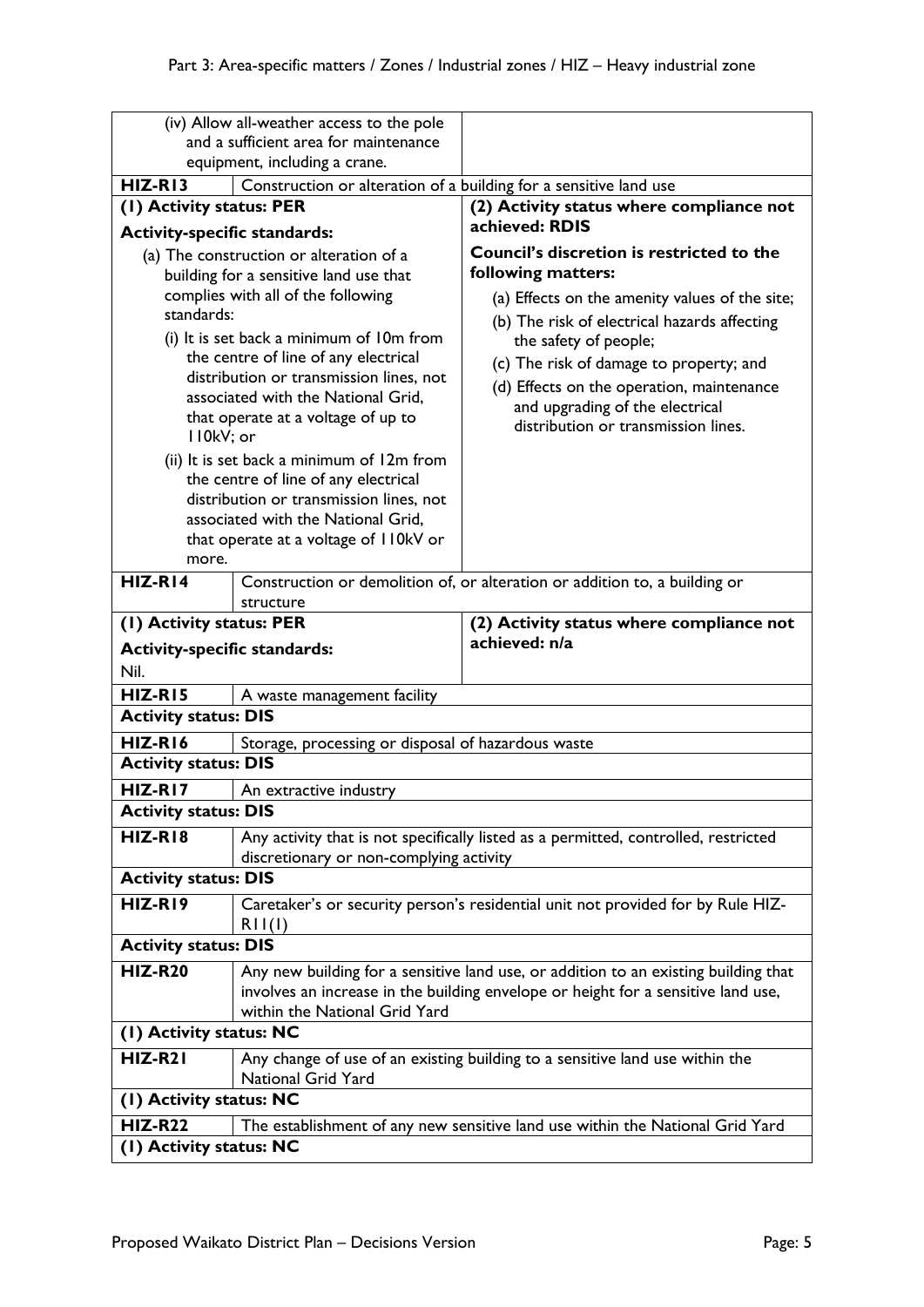| <b>HIZ-R23</b><br>(1) Activity status: NC | Dairy/milking sheds (excluding accessory structures and buildings), commercial<br>greenhouses, Pseudomonas syringae pv. Actinidiae (Psa) disease control<br>structures, or buildings for intensive farming within the National Grid Yard |
|-------------------------------------------|------------------------------------------------------------------------------------------------------------------------------------------------------------------------------------------------------------------------------------------|
|                                           |                                                                                                                                                                                                                                          |
| $HIZ-R24$                                 | A noise-sensitive activity, except as provided for by Rule HIZ-RII(I) and Rule<br>$HIZ-RII(2)$                                                                                                                                           |
| (1) Activity status: NC                   |                                                                                                                                                                                                                                          |
| <b>HIZ-R25</b>                            | A sensitive land use, except as provided for by Rule HIZ-RII(I) and Rule HIZ-<br>RII(2)                                                                                                                                                  |
| (1) Activity status: NC                   |                                                                                                                                                                                                                                          |
| $HIZ-R26$                                 | An office not provided for by Rule HIZ-R4(1)                                                                                                                                                                                             |
| (1) Activity status: NC                   |                                                                                                                                                                                                                                          |
| $HIZ-R27$                                 | A retail activity not provided for by HIZ-R6(1)                                                                                                                                                                                          |
| (1) Activity status: NC                   |                                                                                                                                                                                                                                          |

*Land use – effects*

| HIZ-SI<br>Landscape planting                                                                                                                                                                                                                                                                                                                                                                                                                                           |                                                                                                                                                                                                                                                                                                                                     |
|------------------------------------------------------------------------------------------------------------------------------------------------------------------------------------------------------------------------------------------------------------------------------------------------------------------------------------------------------------------------------------------------------------------------------------------------------------------------|-------------------------------------------------------------------------------------------------------------------------------------------------------------------------------------------------------------------------------------------------------------------------------------------------------------------------------------|
| (1) Activity status: PER                                                                                                                                                                                                                                                                                                                                                                                                                                               | (2) Activity status where compliance not                                                                                                                                                                                                                                                                                            |
| <b>Where:</b>                                                                                                                                                                                                                                                                                                                                                                                                                                                          | achieved: RDIS                                                                                                                                                                                                                                                                                                                      |
| (a) Any building or land use activity on a<br>record of title that has a side and/or rear<br>boundary adjoining any GRZ - General<br>residential zone, SETZ - Settlement<br>zone, RLZ - Rural lifestyle zone or OSZ<br>- Open space zone that is landscaped to<br>the following minimum standards:<br>(i) A 3m depth measured from the side<br>and/or rear boundary; and<br>(ii) Comprises a mixture of shrubs and<br>trees planted a maximum of 1.5m<br>metres apart. | <b>Council's discretion is restricted to the</b><br>following matters:<br>(a) Type, density and scale of landscape<br>plantings; and<br>(b) The extent to which the amenity of the<br>adjoining GRZ - General residential<br>zone, SETZ - Settlement zone, RLZ -<br>Rural lifestyle zone or OSZ - Open<br>space zone is maintained. |
| $HIZ-S2$<br>Landscape planting                                                                                                                                                                                                                                                                                                                                                                                                                                         |                                                                                                                                                                                                                                                                                                                                     |
| (1) Activity status: PER                                                                                                                                                                                                                                                                                                                                                                                                                                               | (2) Activity status where compliance not                                                                                                                                                                                                                                                                                            |
| <b>Where:</b>                                                                                                                                                                                                                                                                                                                                                                                                                                                          | achieved: RDIS                                                                                                                                                                                                                                                                                                                      |
| (a) Any building or land use activity on a<br>record of title that contains, or adjoins a<br>river or a permanent stream that is<br>landscaped to the following minimum<br>standards:<br>(i) A 4m depth measured from the bank<br>and extending across the entire length<br>of the water body; and<br>(ii) Comprises mixed indigenous<br>vegetation planted a maximum of<br>1.5m apart.                                                                                | Council's discretion is restricted to the<br>following matters:<br>(a) Type, density and scale of indigenous<br>vegetation; and<br>(b) The extent to which the natural<br>character and cultural values of a river or<br>stream are maintained.                                                                                     |

*Land use – building*

| $\sim$<br>- -<br>- 33<br>. | neigh*<br>aung r<br>_ |
|----------------------------|-----------------------|
|                            |                       |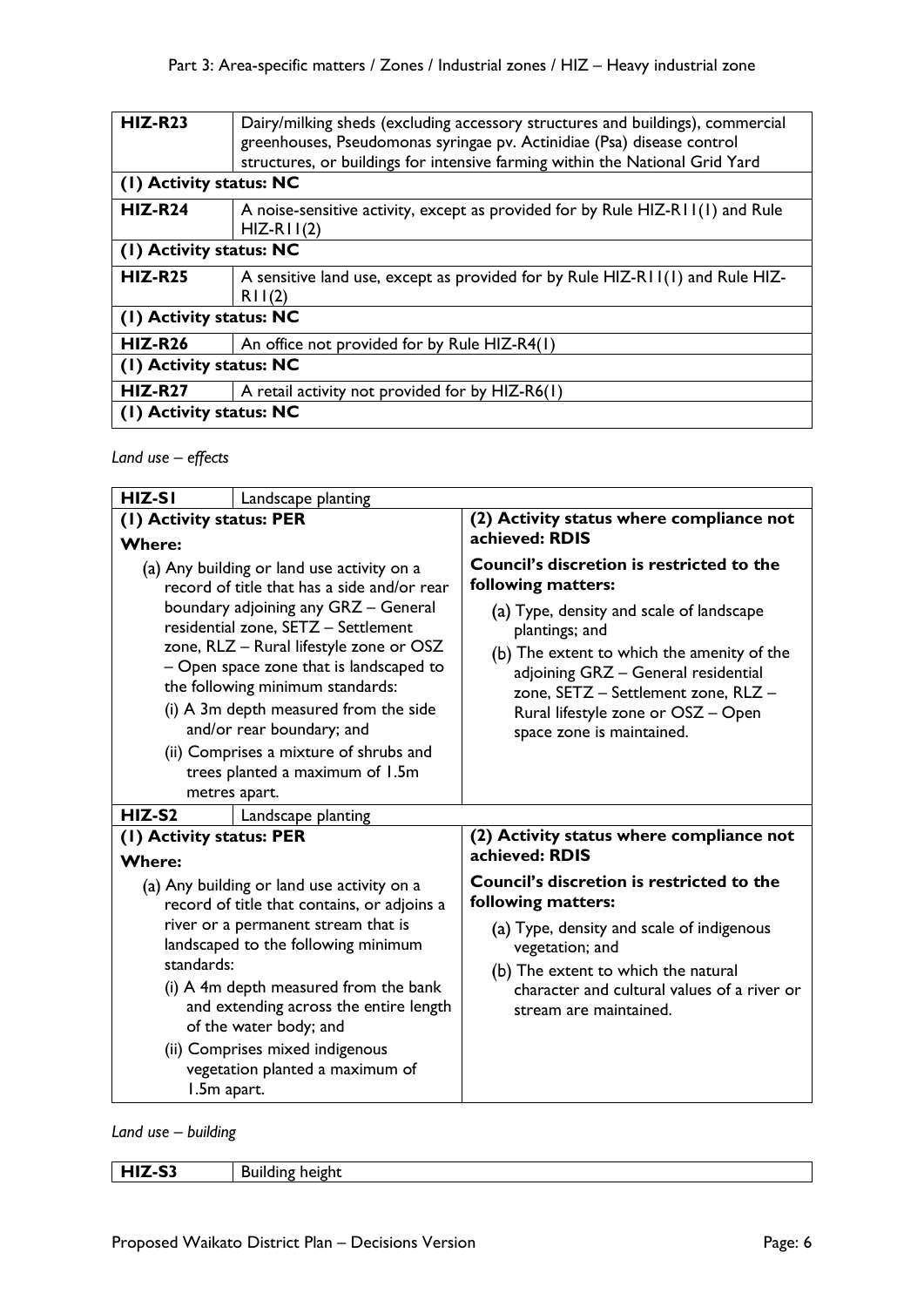| (1) Activity status: PER                                                                                                                                                                                                                                           | (2) Activity status where compliance not                                                                                     |
|--------------------------------------------------------------------------------------------------------------------------------------------------------------------------------------------------------------------------------------------------------------------|------------------------------------------------------------------------------------------------------------------------------|
| <b>Where:</b>                                                                                                                                                                                                                                                      | achieved: RDIS                                                                                                               |
| (a) A building or structure measured from<br>the natural ground level immediately                                                                                                                                                                                  | <b>Council's discretion is restricted to the</b><br>following matters:                                                       |
| below that part of the structure that                                                                                                                                                                                                                              | (a) Effects on the amenity of neighbouring                                                                                   |
| does not exceed a height of:                                                                                                                                                                                                                                       | properties.                                                                                                                  |
| (i) 35m for 2% of the net site area; and                                                                                                                                                                                                                           |                                                                                                                              |
| (ii) 20m over the balance of the net site                                                                                                                                                                                                                          |                                                                                                                              |
| area.                                                                                                                                                                                                                                                              |                                                                                                                              |
| HIZ-S4<br><b>Building height</b>                                                                                                                                                                                                                                   |                                                                                                                              |
| (I) Activity status: PER                                                                                                                                                                                                                                           | (2) Activity status where compliance not                                                                                     |
| <b>Where:</b>                                                                                                                                                                                                                                                      | achieved: RDIS                                                                                                               |
| (a) A building or structure on the Huntly<br>Power Station site measured from the                                                                                                                                                                                  | Council's discretion is restricted to the<br>following matters:                                                              |
| natural ground level immediately below<br>that part of the structure that does not<br>exceed a height of:                                                                                                                                                          | (a) Effects on the amenity of neighbouring<br>properties.                                                                    |
| (i) 60 metres; and                                                                                                                                                                                                                                                 |                                                                                                                              |
| (ii) 35 metres over 90% of the site.                                                                                                                                                                                                                               |                                                                                                                              |
| HIZ-S5                                                                                                                                                                                                                                                             |                                                                                                                              |
| Building, structure or vegetation within battlefield viewshafts<br>(1) Activity status: PER                                                                                                                                                                        | (2) Activity status where compliance not                                                                                     |
| <b>Where:</b>                                                                                                                                                                                                                                                      | achieved: RDIS                                                                                                               |
|                                                                                                                                                                                                                                                                    | <b>Council's discretion is restricted to the</b>                                                                             |
| (a) A building, structure or vegetation within<br>a battlefield viewshaft identified on the                                                                                                                                                                        | following matters:                                                                                                           |
| planning maps that does not obscure<br>views of:                                                                                                                                                                                                                   | (a) The extent to which views within the<br>battlefield viewshaft are maintained.                                            |
| (i) the Waikato River; or                                                                                                                                                                                                                                          |                                                                                                                              |
| (ii) the Whangamarino Redoubt from                                                                                                                                                                                                                                 |                                                                                                                              |
| Meremere Paa/Redoubt.                                                                                                                                                                                                                                              |                                                                                                                              |
| HIZ-S6<br>Building height in an Outstanding Natural Feature                                                                                                                                                                                                        |                                                                                                                              |
| (1) Activity status: PER<br>Where:                                                                                                                                                                                                                                 | (2) Activity status where compliance not<br>achieved: RDIS                                                                   |
| (a) A building measured from the natural<br>ground level immediately below that part                                                                                                                                                                               | <b>Council's discretion is restricted to the</b><br>following matters:                                                       |
| of the structure that does not exceed a<br>height of 5m in an Outstanding Natural                                                                                                                                                                                  | (a) The extent to which the aesthetic value<br>of the identified feature or landscape is                                     |
| Feature.                                                                                                                                                                                                                                                           | maintained.                                                                                                                  |
| HIZ-S7<br>Height in relation to boundary                                                                                                                                                                                                                           |                                                                                                                              |
| (I) Activity status: PER<br><b>Where:</b>                                                                                                                                                                                                                          | (2) Activity status where compliance not<br>achieved: RDIS                                                                   |
| (a) A building that does not project beyond<br>a 45 degree height control plane<br>measured from a point 3m above natural<br>ground level along the boundary of a site<br>located outside of a HIZ - Heavy<br>industrial zone or GIZ - General<br>industrial zone. | Council's discretion is restricted to the<br>following matters:<br>(a) Effects on the amenity of neighbouring<br>properties. |
| HIZ-S8<br>Building setbacks - all boundaries                                                                                                                                                                                                                       |                                                                                                                              |